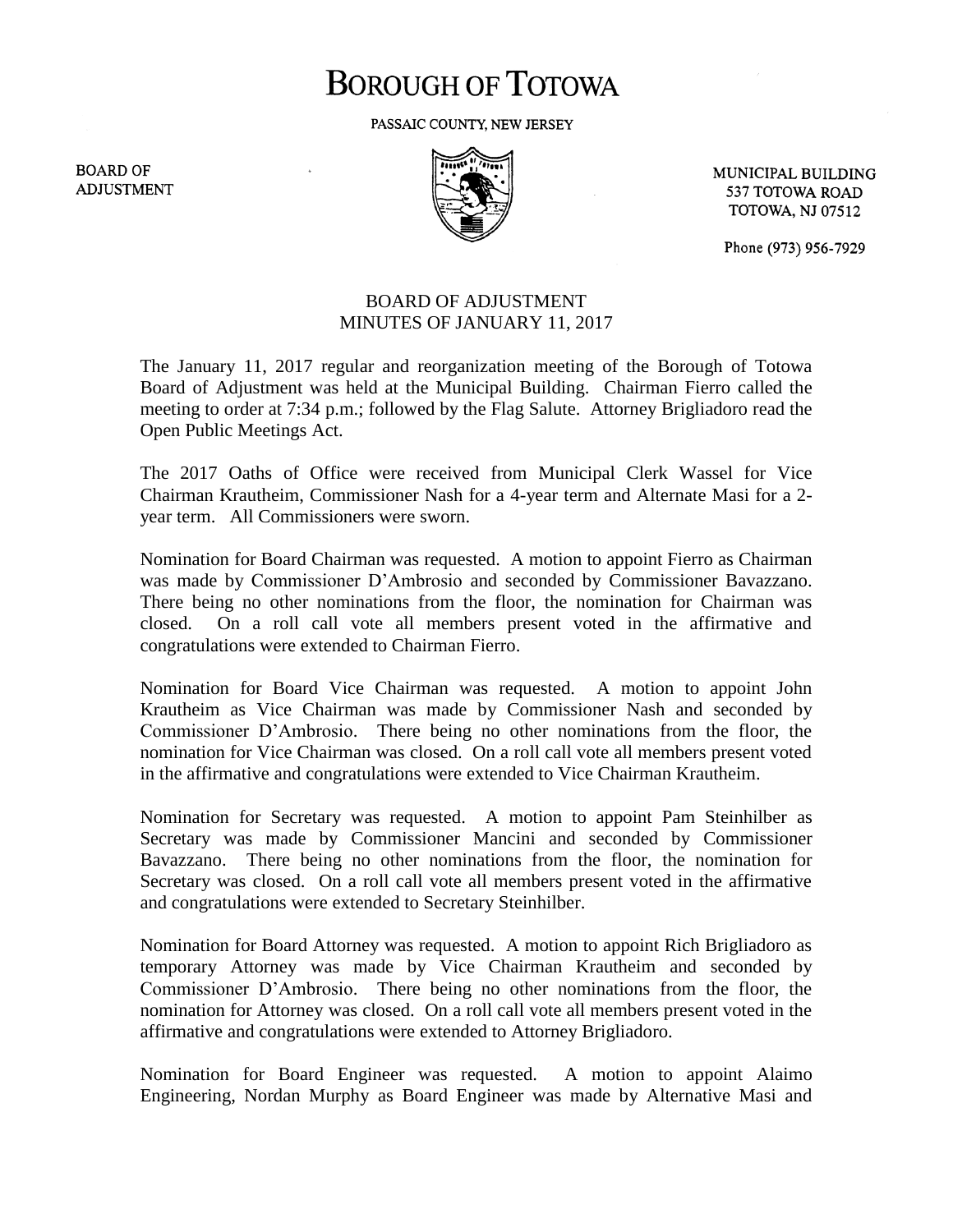seconded by Commissioner Bavazzano. There being no other nominations from the floor, the nomination for Board Engineer was closed. On a roll call vote all members present voted in the affirmative and congratulations were extended to Board Engineer Murphy.

A motion was made by Alternate Masi and seconded by Commissioner Nash that the Board of Adjustment will meet the second Wednesday of every month at 7:30 p.m. in the Council Chambers for the year 2017 through January 2018. On a roll call vote, all members present voted in the affirmative.

The reorganization meeting was over and the regular meeting of the Board of Adjustment was called to order by Chairman Fierro.

A motion to accept the minutes of the December 14, 2016 meeting was made by Commissioner D'Ambrosio and seconded by Alternate Masi. On a roll call vote all Commissioners present voted in the affirmative

#### $1<sup>ST</sup> CASE:$ **MIKE ABBASI** 17 HAVEN AVENUE, BLOCK 38, LOT 11.01

Applicant is requesting a site plan approval for a single family home requiring variance(s) for front yard setback and floor area ratio and any others that may be required.

Attorney Anthony Fiorello explains the application. The parcel of land is 70' x 100', applicant would like a 4 bedroom home consisting of 1 master suite and three bedrooms. The property is in a R-7 zone. The applicant is requiting on the first floor a bird room, a 17' x 17' two story foyer, dining room, 14' x 13' living room, 16' x 17' family room, 7'  $x$  9' office and a  $\frac{1}{2}$  bath. The second floor will have a master bedroom with walk in closets and a master bath, 3 bedrooms, 1 is 12' x 14' and 2 are 15' x 16' each with a walk in closet and a bathroom, plus the open area of the foyer. There will be a 2 car garage and a driveway to fit 2 additional cars. The front of the house will be colonial and landscaped. The existing fence in the back yard separates the house behind applicant, but the applicant has no issue with adding an additional fence to the sides.

Demetrios Kaltsis, Architect, is sworn in by Attorney Brigliadoro. Mr. Kaltsis has a current license in the State of NJ and is accepted an expert in his field by the Board. Mr. Kaltsis prepared the plans presented tonight dated January 11, 2017. Exhibit A-1, is the front and rear elevations. The lot is 7,000 square feet in an R-7 zone. The proposed application is a total of 4,451 square feet, which includes the  $1<sup>st</sup>$ ,  $2<sup>nd</sup>$ , and open area under front porch. Mr. Kaltsis feels the size of the rooms is in proportion to the house and the lot. Actual date of the plans is October 27, 2016. The front elevation shows a center hall colonial with bay windows, arch window above the front door and the finishes of the house will be cultured stone veneer and stucco. The rear elevation will be either hard plank or vinyl siding with double hung windows.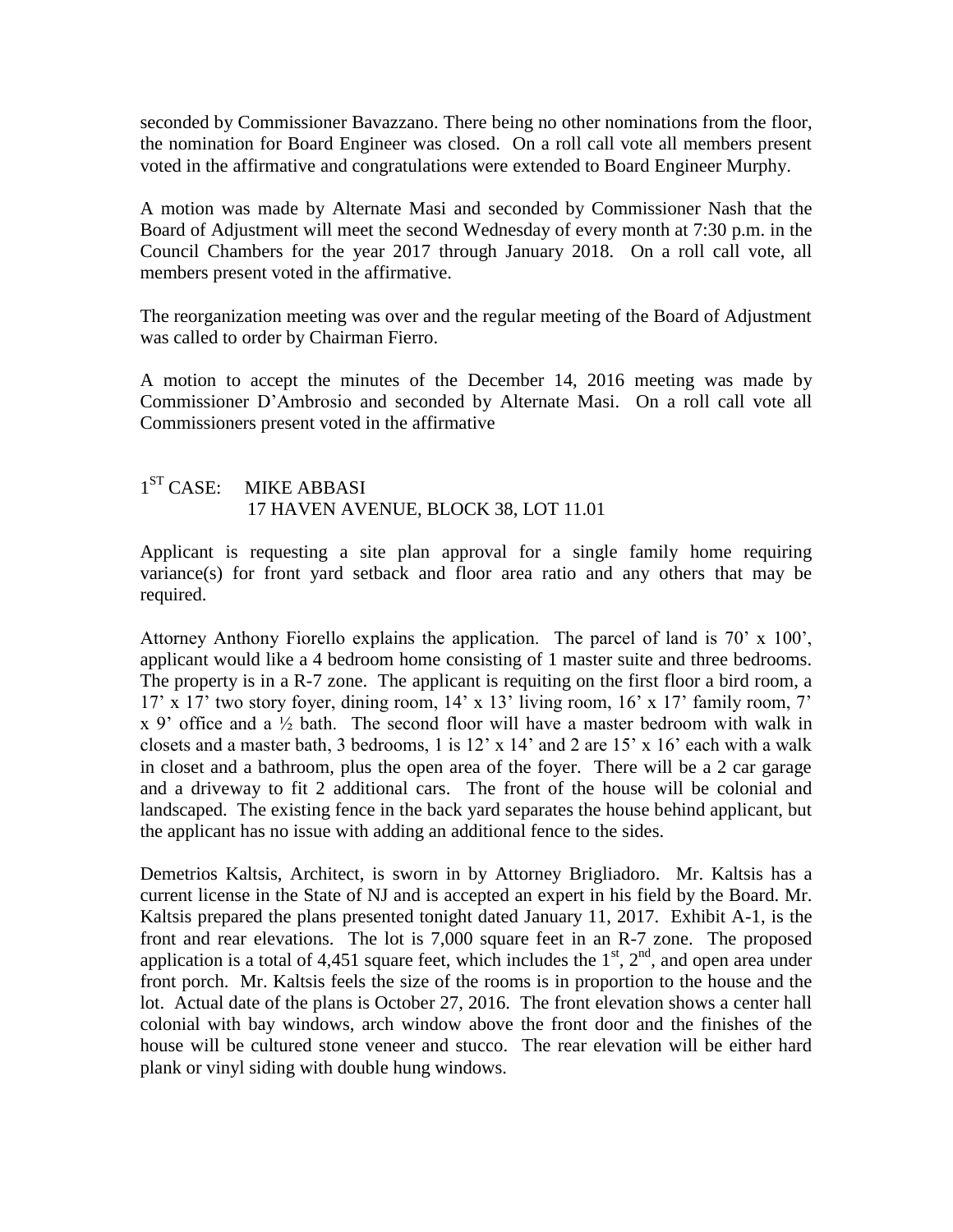Exhibit A-2 is the Foot Print per ordinance in R-7 Zone. Commissioner D'Ambrosio would like to know if there will be exterior lighting. Mr. Kaltsis states there will be flood lighting in the rear yard and over all doorways and the garage. Commissioner Mancini would like to know how many people will be living at the residence. The applicant replies there will be his wife, his three kids and himself. Commissioner D'Ambrosio questions the need for such a large house with only 5 people living in it. The applicant states he has three older children from a previous marriage and has family meals by him and would like everyone to feel comfortable.

Engineer Murphy refers to his letter and asks the applicant to respond to his concerns. Attorney Fiorello will comply with calculations of the building height. The applicant will eliminate the basement bathroom. The applicant will provide drainage calculations and supply a signed and sealed survey. The applicant will also comply with replacement of trees that are being removed; they will replace the deteriorated curb and sidewalk along Haven Ave, and will supply a detailed plot plan to the building department. Mr. Kaltsis states if the area of porch and the Entry Foyer were removed the F.A.R. would go down to 60%, and if the Garage was also removed it would go down to 55.5% F.A.R. Attorney Fiorello also states if the applicant changed the bay windows to regular windows that also would drop the F.A.R. slightly, but Mr. Kaltsis does not suggest doing that.

Christopher Kok, Professional Planner, was sworn in by Attorney Brigliadoro. Mr. Kok has a valid license in NJ, a Master Degree and drafts landing review for Topology and considered and expert in his field by the Board. Exhibit A-3 is a D-4 Variance Relief dated January 11, 2017. The packet is filed as Exhibit A-4 and Exhibit A-3 is page one of the packet. This shows a lot outlined in red which is the Abbasi residence. Mr. Kok survey the area and concluded there are various size homes in the area along with various styles. Exhibit A-5 is Totowa Boro Zoning Map dated with the final revision June 1995. The area is color coded to zoning. Positive criteria are additional side and rear yard and the house will be centered on lot. Negative criteria is the is no detriment to the public welfare, there will be sufficient light and air, light and glare will be diffused by trees, and there will be no undo traffic.

Packet A-4 page 2 is 4 Haven Ave, 50' x 33' house and has a .61 F.A.R. with approx. 5,335 square foot lot area. Page 3, is address 6 Haven Ave, 50' x 50' house and has a .46 F.A.R. with approx. 8,000 square foot lot area. Page 4, is address 11 Haven Ave, 40' x 45' house and has a .64 F.A.R. with approx. 5,018 square foot lot area. Page 5, is address 19 Haven Ave, 55' x 55' house and has a .63 F.A.R. with approx. 7,515 square foot lot area. Page 6, is address 23 Haven Ave, 70' x 57' house and has a .57 F.A.R. with approx. 8,512 square foot lot area. Mr. Fiorello asked Mr. Kok if driving down Haven would you fell this house would sand out. Mr. Kok feels it would not because of the various widths and heights of the houses along Haven.

Engineer Murphy inquired from Mr. Kok if he had found any other applications similar that have been passed in Totowa. Mr. Kok states he had not seen any over the past few years. Attorney Brigliadoro states if the house was reduced the applicant can achieve the approval of the F.A.R. Attorney Brigliadoro also clarifies the minimum lot are is 7,000